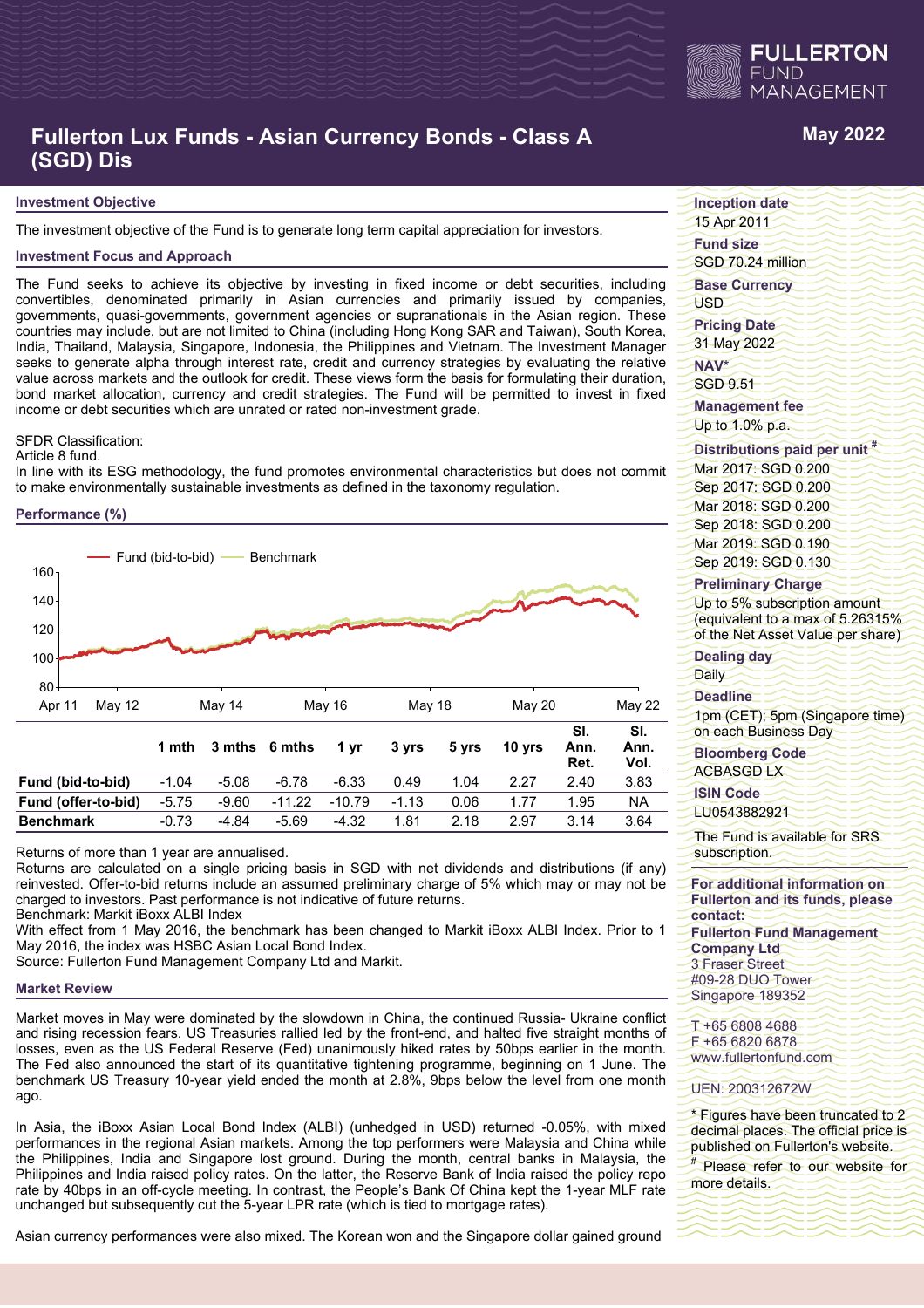### **Market Review (Cont'd)**

against the greenback while the Indian rupee and the Chinese yuan weakened. On the latter, China Premier Li signalled that the country was faring worse than 2020 amid the COVID-19 pandemic. Signs of reopening in the Chinese economy became evident towards the end of May, as Beijing and Shanghai reduced restrictions amid the stabilisation in infection rates.

Asian credit fell, based on the JP Morgan Asian Credit Index, due primarily to wider credit spreads while the US Treasury rally provided some offsets. The investment grade sector delivered gains and outperformed the high vield peers which declined. Sector-wise. financials, industrials and utilities rose in value while the real estate sector remained the key performance laggard, weighed down by China's draconian lockdowns. Chinese policymakers also announced several policy easing measures to stabilise the property sector during the month. They reduced key interest rates, supported bond sales by Chinese builders and introduced new hedging tools to mitigate debt risk.

### **Investment Strategy**

Currently, we are keeping our eyes on three key themes that are affecting our growth-inflation outlook. Firstly, the Russian invasion of Ukraine is turning out to be more protracted than many initially expected. On that note, we do not rule out more sanctions and disruptions in Russian energy supply, which increase stagflation risks and could potentially tilt parts of Europe into recession, given their heavier reliance on Russian energy imports.

Secondly, the China COVID situation remains on our radar, despite some recent easing of lockdown restrictions. The Chinese economy remains at risk of repeated outbreaks and consequent lockdowns which will hamper the country's economic recovery. That said, we believe the worst of the city lockdowns was in April and we observed a steady resumption of economic activity from May and June onwards. Likewise, we observed a step up in policy easing measures lately, although the magnitude (to date) is still smaller than in 2020. New policy initiatives are most notable in infrastructure investments while the property policy relaxation is also gaining momentum.

Thirdly, there remains significant uncertainty around inflation which is key to our US Treasury view. At the same time, there is a clear trade-off between inflation and growth, with taming inflation taking priority. Overall, we still see upside risks to inflation, especially on the supply-side. With inflation still elevated, policymakers are likely to remain under pressure to keep up a steady pace of hikes. That said, we think near-term recession risks are still manageable and kept at bay by the resilience of the private sectors, relatively healthy saving rates and tight labour markets.

In terms of the investment strategy, we retain a negative US duration view and see near-term risks to higher US Treasury yields. On that note, we are underweight the lower-vielding Asian markets with higher correlation to US Treasury moves, such as Hong Kong and Korea. We are less negative on Singapore rates, on expectations that SGS are likely to hold up better than US Treasuries in a rising rate backdrop. That said, we stay overweight in CNY duration for portfolio diversification benefits. China's growth downturn and broadly accommodative policy stance are also likely to keep a lid on China government bond yields. Currency-wise, we favour markets with higher carry buffer and positive terms of trade, such as the Malaysian ringgit and Indonesian rupiah. In contrast, we are cautious on regional currencies with higher sensitivity to rising US real yields, such as the Philippines peso and Korean won. Elsewhere, we retain an overweight to the spread sectors for yield pick-up. These are mostly expressed in Asian USD credits, SGD credits and CNH credits.